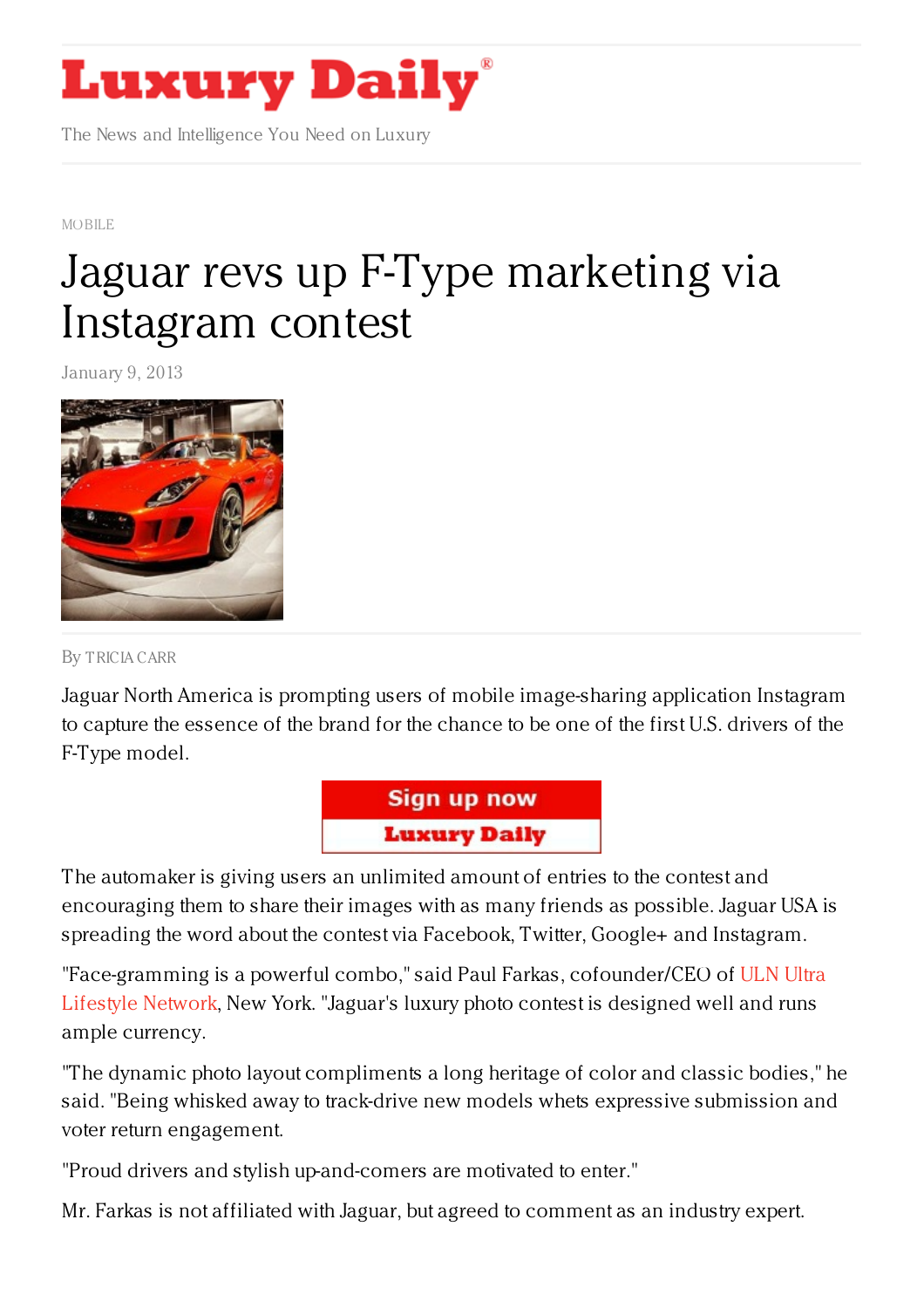Jaguar North [America](http://www.jaguarusa.com/) was not available for comment before press deadline.

Faster than a Jag

The #CaptureAJag campaign invites users to submit their Instagram images of a Jaguar vehicle that best show the spirit of the brand. Jaguar is using the tagline, "Your picture. Your chance. Your turn."

Instagram users must tag their images with the campaign hashtag to enter the contest. Also, Jaguar is encouraging users to share the images with their friends for a better chance to win.

Then, entrants must "like" Jaguar on Facebook and use the F-Type Community app to submit their images.



F-Type Community app

This app houses all of the information about the contest including instructions to enter, a feed of existing images and the prize description.

Users can also sign up to become a member and receive more information about the F-Type.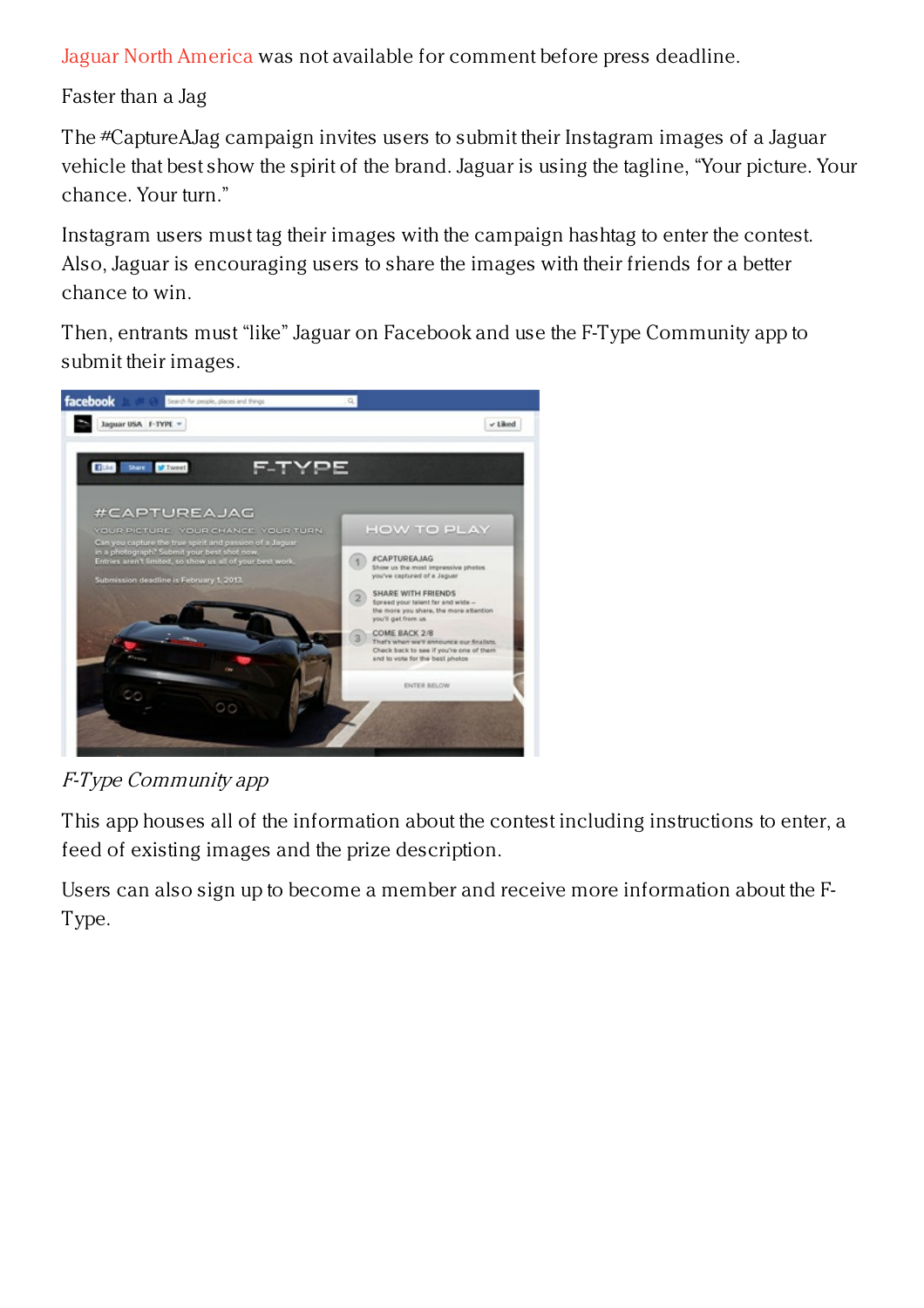

Membership form

Jaguar is using custom URL <http://bit.ly/captureajagapp> to bring users to the app.

The deadline for submissions is Feb. 1.

The automaker will announce the contest finalists Feb. 8. Facebook users will be able to vote on their favorites at that time.

Based on the submissions, Jaguar will choose a winner who will be among the first in the United States to drive the F-Type. The prize includes a three-night hotel stay, a Jaguar vehicle to use during the trip and the opportunity to participate in an F-Type test drive.

Jaguar is pulling all the stops to make its social followers aware of the contest.

On Facebook, the automaker updated its cover image to reflect the contest and dedicated numerous posts to the effort.



## Jaguar USA Facebook page

The automaker also took out Facebook ads to direct users straight from their News Feed to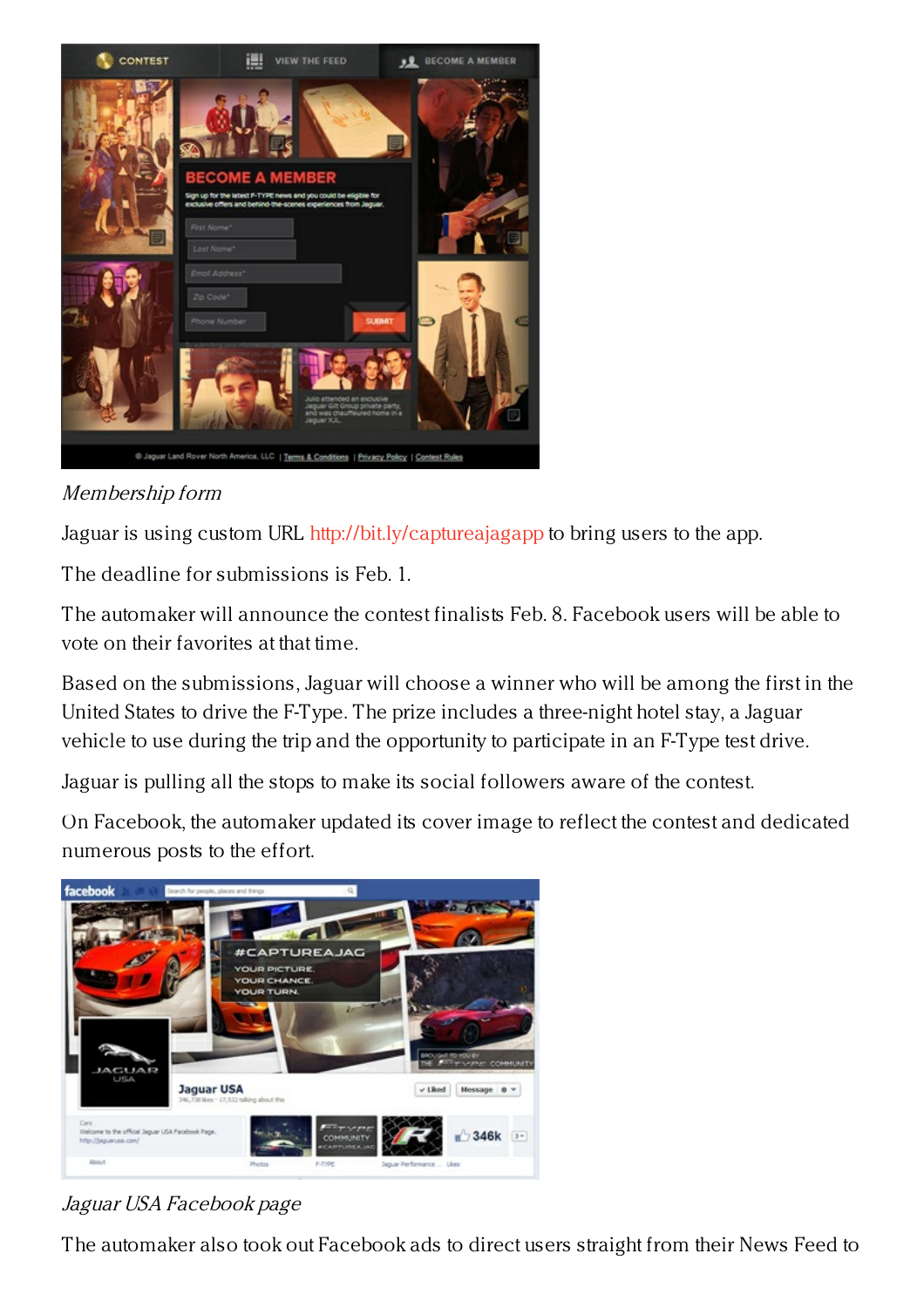the F-Type community app.



#### Facebook ad

Similar efforts on Jaguar's U.S. Google+ page push the contest.

Jaguar is also using the #CaptureAJag on Twitter to post about the contest and repost Instagram images.



#### @Jaguar USA tweets

More than hype

Jaguar has been hyping the F-Type of quite some time via digital.

Back in April, the automaker kicked off its digital efforts with a mysterious social video to encourage users to sign up for email updates.